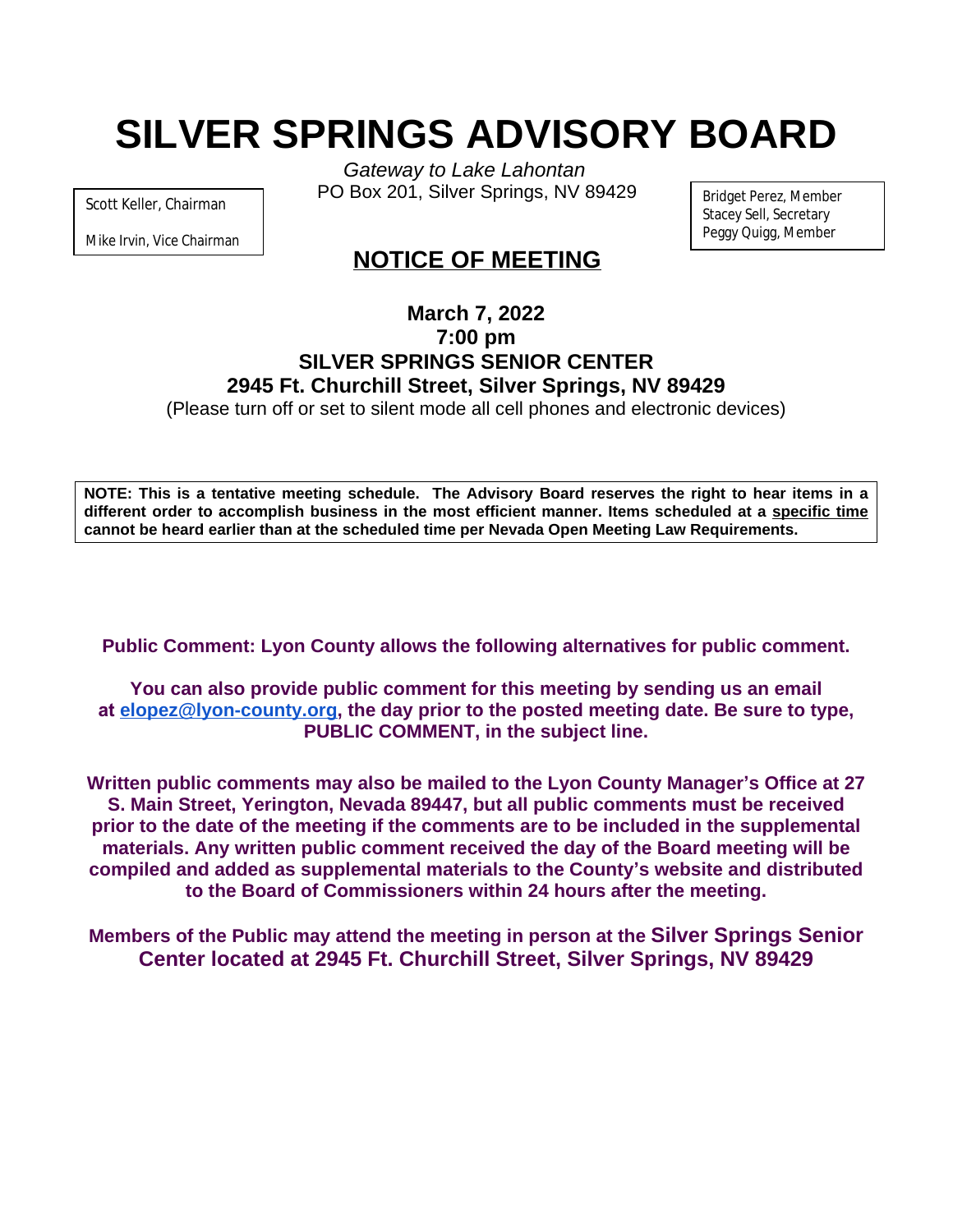## **AGENDA**

#### **1. Call to order / Pledge of Allegiance**

#### **2. Roll call / determination of Quorum/ Certification of Posting**

- **3. Public participation:** Limited to items not on the agenda and within the jurisdiction of this board. Citizens wishing to speak during public participation are asked to state their name for the record and will be limited to 3 minutes. However, the Board reserves the right to reduce or extend this 3 minute time limit, as well as limit the total time for public participation. Public participation may be returned to at any time during the agenda. The same applies to public comment on each agenda item. No action will be taken until an item is properly placed on the agenda.
- **4. Approval of agenda** for the meeting of March 7, 2022. **For Possible Action**
- **5. Approval of minutes** for the meeting of February, 2022. **For Possible Action**

#### **6. Community reports:**

This time is reserved for Elected & Appointed officials as well as Community Organizations, there may or may not be a representative present for a report. This list is just a representation and the board reserves the right to add representatives that are present for the meeting. Reports are limited to a 2 minute time limit, however the Board reserves the right to reduce or extend this time limit;

- Lyon County Animal Services
- Silver Springs- Stagecoach Hospital **District**
- Lyon County Library Board
- Silver Springs Area Chamber of **Commerce**
- Central Lyon County Fire District
- Lyon County Sheriff Department
- Lyon County Planning Commissioner(s)
- Lyon County Board of Commissioner(s)
- **7. Public Hearing Items from Planning (Enumeration is how it appears on the Lyon County Planning Commission Agenda)- NONE**

## **8. Updates / Announcements / Correspondence**